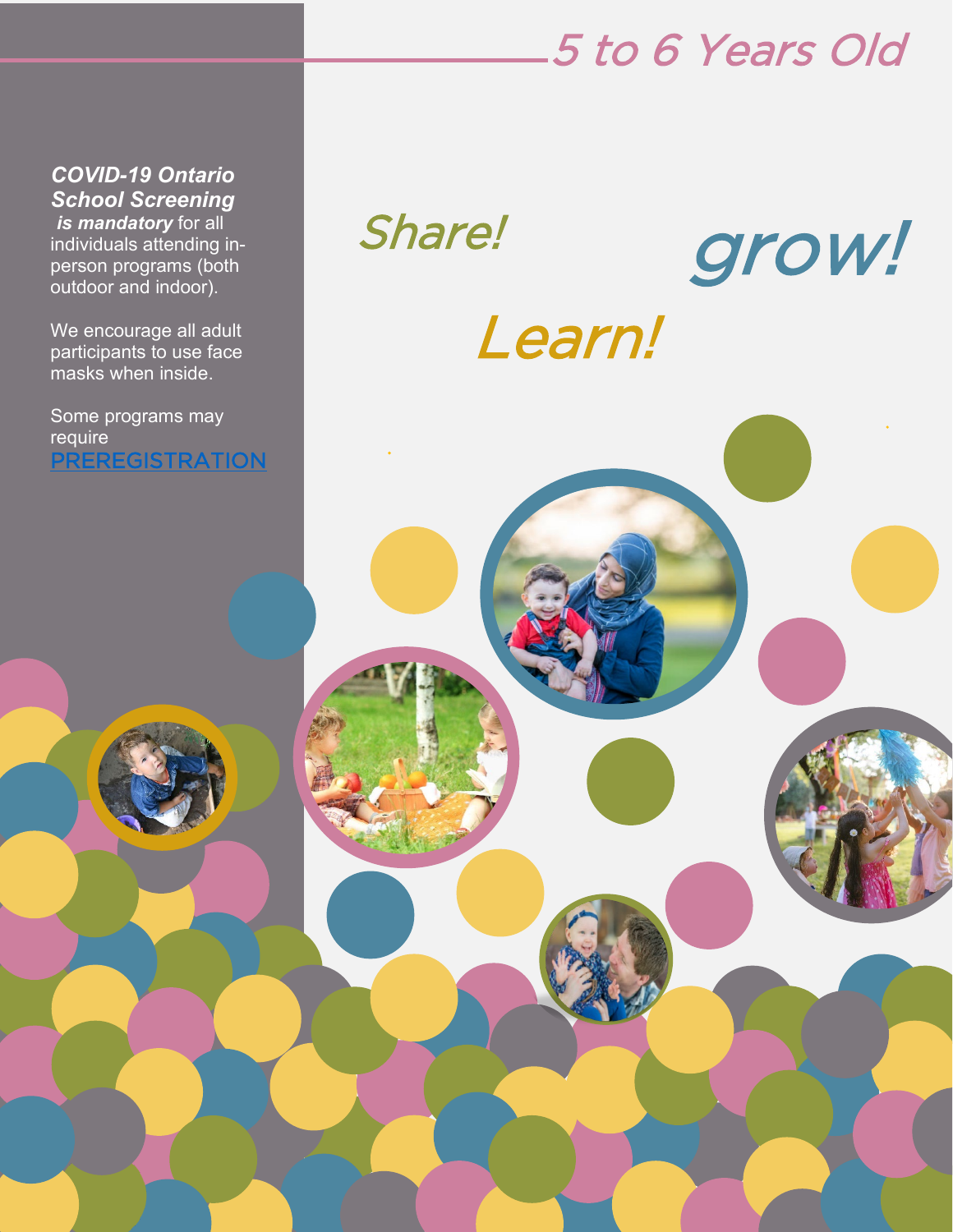### *INDOOR PROGRAMS AND SERVICES*







### **Family Play to Learn - Drop-in**

#### **0 - 6 years / Indoor**

This EarlyON parent child interactive program offers an engaging environment to explore and create with your children and to connect with other families. Professional staff are available to support your learning as well as share resources and their expertise when needed. All families with children aged birth to six years are welcome at this program.

### **Otonabee Valley Site**

♦ NOT CURRENTLY AVAILABLE

**Antrim Site**

- ♦ Tuesdays 9:30am 12:00pm
	- ♦ Wednesdays 9:30am 12:00pm
	- ♦ Saturdays 9:30am 12:00pm
- ◆ CLOSED July 30<sup>th</sup> and September 3<sup>rd</sup>

#### **Lakefield Site**

♦ Thursdays 9:30am -12:00pm

### **Apsley Site**

♦ NOT CURRENTLY AVAILABLE

### **Norwood Site**

- 
- ♦ Mondays 9:30am 12:00pm
- ◆ CLOSED August 1<sup>st</sup>

### **Me & My Dad - Drop-in**

### **0 - 6 years / Indoor**

This parent child interactive program offers an engaging environment to explore and create with your children and to connect with other families. Professional staff are available to support your learning as well as share resources and their expertise when needed. All dads with children birth to 6 years are welcome.

### **Antrim Site**

♦ NOT CURRENTLY AVAILABLE

### **Toy Lending Library - Drop-in**

### **0 - 6 years / Indoor**

A lending service where families can borrow high quality, developmentally appropriate toys, books, and games for their young children. Access to library staff and early learning tips to try at home.

### **Antrim Site**

- 
- 
- ◆ Saturdays  $(1^{st} 8 \ 3^{rd})$  9:30am 12:00pm
- ♦ CLOSED September 3rd
- ♦ Tuesdays 9:30am 12:00pm ♦ Thursdays 1:00pm - 5:30pm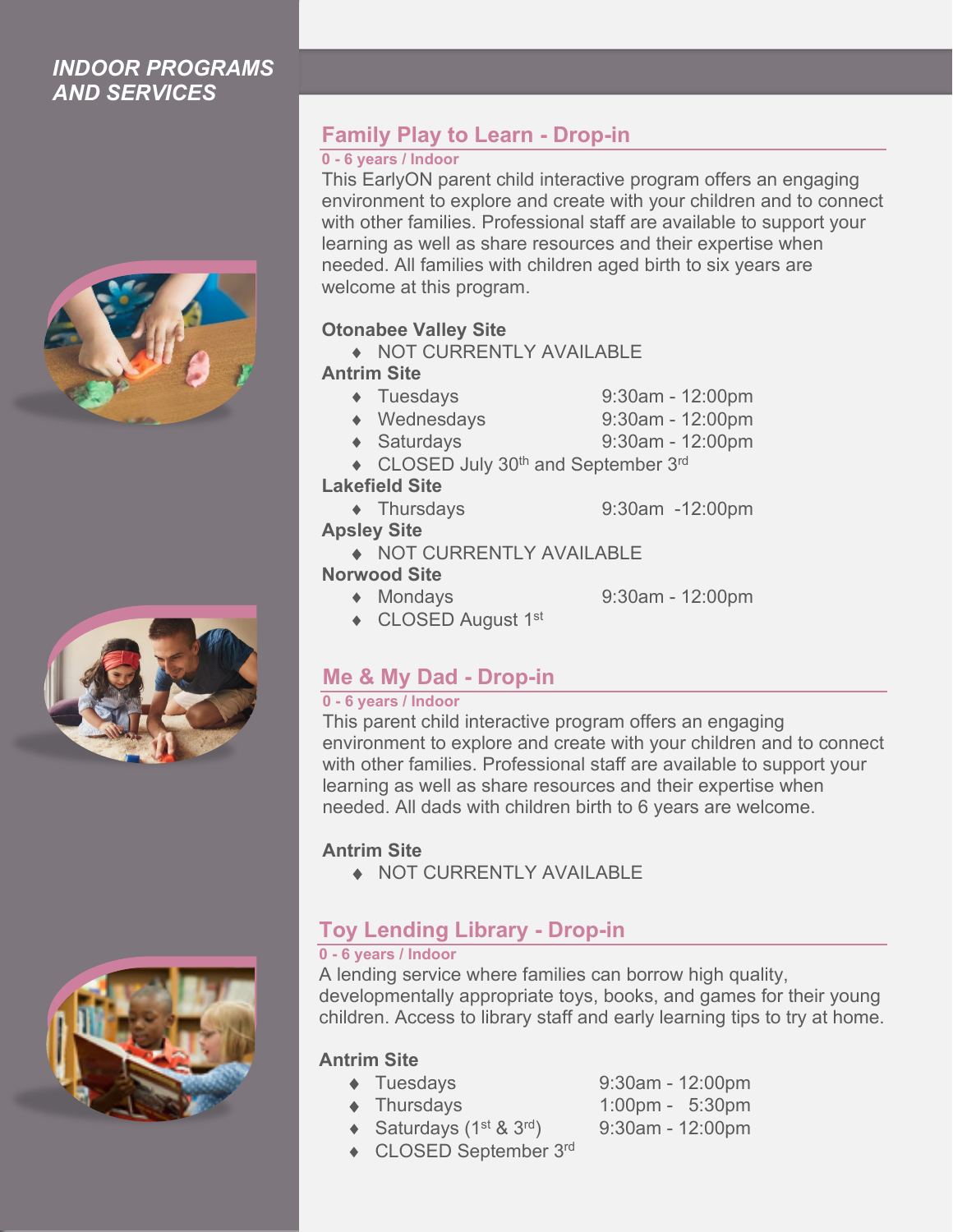### *OUTDOOR FUN*





### **Lakefield Community Garden**

#### **Non-age specific / Self directed / Family led / No staff onsite**

This outdoor parent and child interactive program offer opportunities for families take part in the maintenance and care of our Community Garden Plot, while exploring the natural surroundings. Monthly activities will be available to take part in as participants schedule a visit.

#### **Lakefield Community Garden**

♦ Drop-in any time

### **Loose Parts in the Playscape - Drop-in**

#### **0 - 6 years / Outdoor**

Have you noticed that when you give a child a gift, they are more interested in exploring the box and wrapping than in what is inside? That is what loose parts are all about! Loose parts could be a plastic tube, a cardboard box, sticks or stones. What happens when your child finds these materials outside? Children are naturally curious and when we invite them to explore loose parts in an outdoor space there is freedom to move and explore.

The possibilities are endless! Come join us in our Antrim Playscape for some fun.

DUE TO ONGOING BACKYARD CONSTRUCTION LOOSE PARTS IN THE PLAYSCAPE WILL, TEMPORARILY, TAKE PLACE INDOORS.

#### **Antrim Site**

♦ Thursdays 9:30am - 11:30am

### **Roots of Discovery - Drop-in**

#### **0 - 6 years / Outdoor**

Roots of Discovery is a child-led outdoor exploration program. Offering opportunities for young children to investigate and find joy in the natural outdoor world and parents to support and share in their wonder.

Professional staff are available to support your learning as well as share resources and their expertise when needed. Join us for the adventure!

#### **Bridlewood/Harper Park, Peterborough**

- ♦ NOT CURRENTLY AVAILABLE
- **Isabel Morris Park, Lakefield**
	-
- ♦ Fridays 10:00am 12:00pm **Jackson Park, Peterborough**

♦ NOT CURRENTLY AVAILABLE **Mill Pond Forest Trails, Norwood**

- - ♦ NOT CURRENTLY AVAILABLE

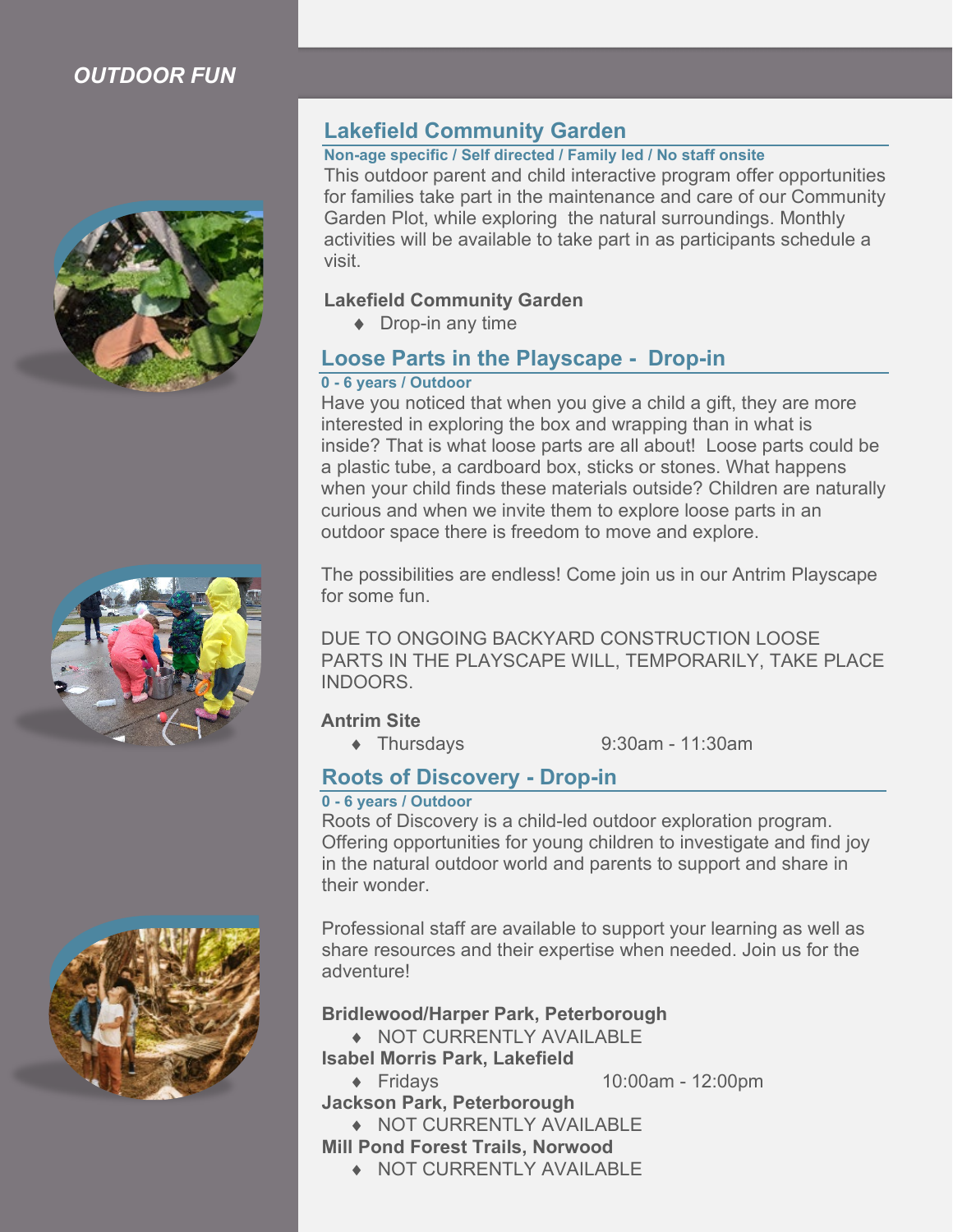

### *PARENTING/CHILD WORKSHOPS*

 *For multi sessions workshops, sign-up only for the first session date (you will be automatically signed up for all sessions)*





### **South End Sing Along - Drop-in**

#### **0 - 6 years / Outdoor**

Join us every 1st and 3rd Wednesday of the month at Newhall Neighbourhood Park to gather outside for some circle time singing, story time, and fun! All families with children birth to 6 years are welcome to sign-up. Dress for the weather, as we will be there through snow, rain, and sunshine!

### **Newhall Neighbourhood Park, Peterborough**

♦ NOT CURRENTLY AVAILABLE

### **Backyard Tea Party**

### **0 - 6 years - [Preregister](https://ptbocfc.ca/program-registration-form/)**

Come join us for an exciting backyard Tea Party. We will have fruit infused water and a healthy snack to enjoy. Please come with your best fancy hat and dress up is encouraged! (Please note in the event of rain this program will move indoors)

### **Antrim Site**

 $\blacklozenge$  Tuesday, August 23<sup>rd</sup> 2:00pm - 3:30pm

### **Build It, Build It, Build It!**

### **3 - 6 years - [Preregister](https://ptbocfc.ca/program-registration-form/)**

Sign up today to be part of the construction crew!!!!! With a few simple materials and tools your child can use their creativity to tinker in woodworking. Children will learn how to use real tools and materials that inspire the budding engineer in all of us!

### **Antrim Site**

- $\blacklozenge$  Tuesday, July 5<sup>th</sup> 2:30pm 3:30pm
- 

### **Kids in the Lab**

### **3 - 6 years - [Preregister](https://ptbocfc.ca/program-registration-form/)**

Do you have a budding scientist in your family? Join the PCFC mad scientists as we discover fun and exciting experiments together.

### **Antrim Site**

 $\bullet$  Tuesday, July 12<sup>th</sup> 2:00pm - 3:00pm

- $\triangleleft$  Monday, August 22<sup>nd</sup> 10:00am 11:00am
- **Lakefield Little Gardeners**

### **0 - 6 years - [Preregister](https://ptbocfc.ca/program-registration-form/)**

This is a interactive program where families take part in the care and maintenance of our community garden, while exploring our natural surroundings. Activities will be planned to introduce families to gardening and food literacy, from seed to plate.

### **Lakefield Community Garden**

 $\blacklozenge$  Tuesdays (2<sup>nd</sup> and 4<sup>th</sup>) 9:00am - 10:00am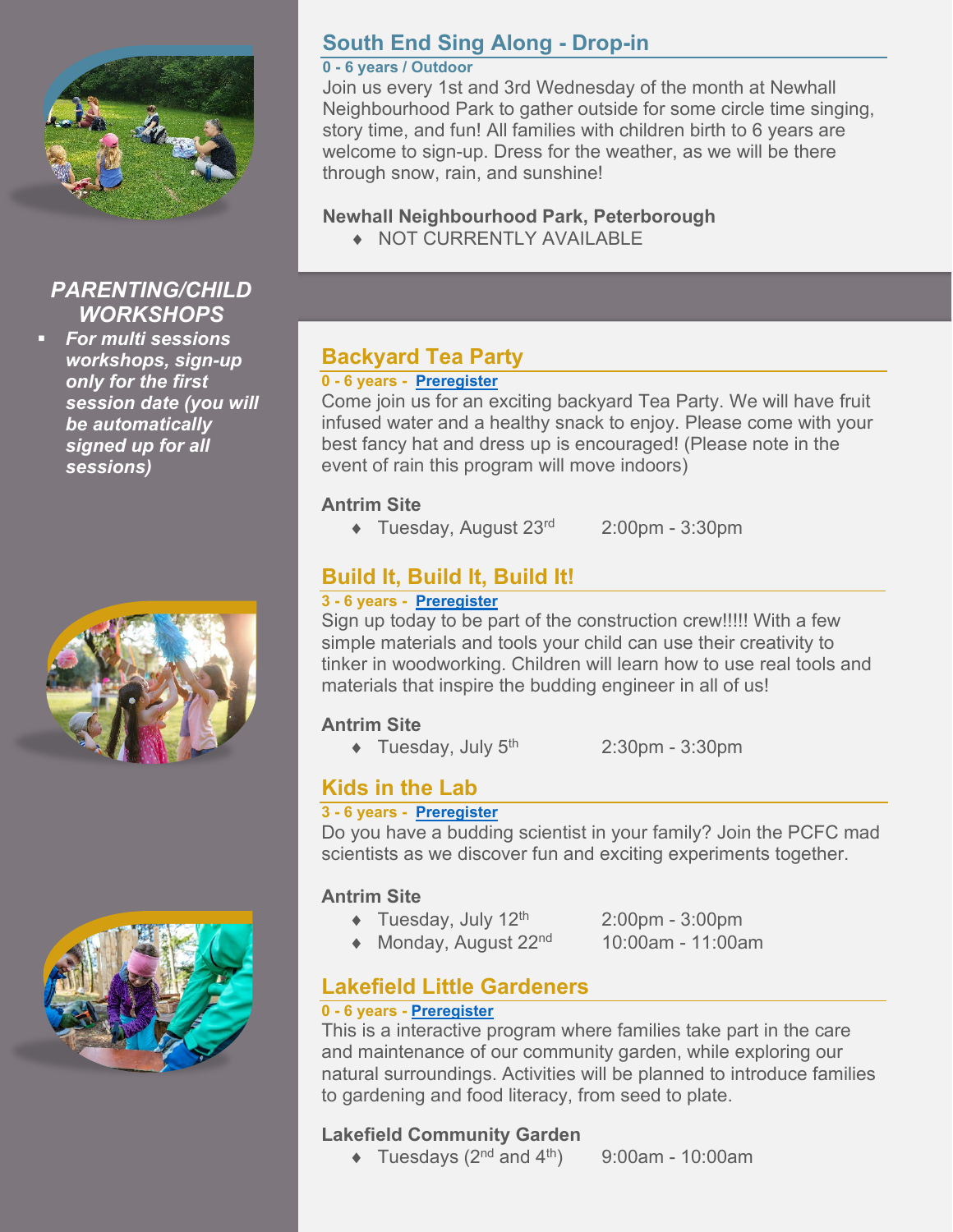





### **Let's Calm Down**

### **1 - 6 years - [Preregister](https://ptbocfc.ca/program-registration-form/)**

Play outside and explore with all your senses! Help your child learn some ideas to calm down and focus. Dress for some mess. There will be water and ooey gooey things to investigate and paint for those who like to create! Join in for some soothing songs and stories.

### **Antrim Site**

- $\blacklozenge$  Tuesday, August 2<sup>nd</sup> 2:30pm 3:30pm
- 

### **MAGIC Mud Play Day!**

## **0 - 6 years - [Preregister](https://ptbocfc.ca/program-registration-form/)**

Come enjoy a morning of *Messy Mud Play* in our new playscape with our new mud kitchen! Yes, we said Mud! Wear your boots and mess-friendly clothes (grownups too). Come dig, mix, splash, and experiment!

### **Antrim Site**

- $\triangleleft$  Monday, July 18<sup>th</sup> 9:30am 11:30am
- $\triangleleft$  Monday, August 8<sup>th</sup> 9:30am 11:30am

### **Pajama Party**

### **0 - 6 years - [Preregister](https://ptbocfc.ca/program-registration-form/)**

Pull on your favorite pair of PJs and join us at the Antrim site for a family pajama party. This evening program will include a few stories, a circle time and a creative activity for the whole family to do together.

### **Antrim Site**

- $\blacklozenge$  Thursday, July  $7<sup>th</sup>$  6:00pm 7:00pm
- $\blacklozenge$  Thursday, September 1<sup>st</sup> 6:00pm 7:00pm

### **Picnic Party**

### **0 - 6 years - [Preregister](https://ptbocfc.ca/program-registration-form/)**

Calling all families with their teddy bears or stuffies to join us for a teddy bear picnic. Come have lunch with us in our new outdoor playscape! Pack a lunch and bring a blanket/towel to sit on while enjoying your meal, exploring, and playing in our new backyard. In case of rain, we'll move the picnic inside!

### **Antrim Site**

- $\triangleleft$  Monday, July 11<sup>th</sup> 11:00am 12:30pm
- 

### **Triple P: One-On-One**

### **Non-age specific / Telephone Consultation**

This is a one-to-one session via telephone and/or Zoom with a staff member where you can work through some of your parenting challenges

### **Telephone**

◆ Mondays -Thursdays 9:00am - 4:30pm